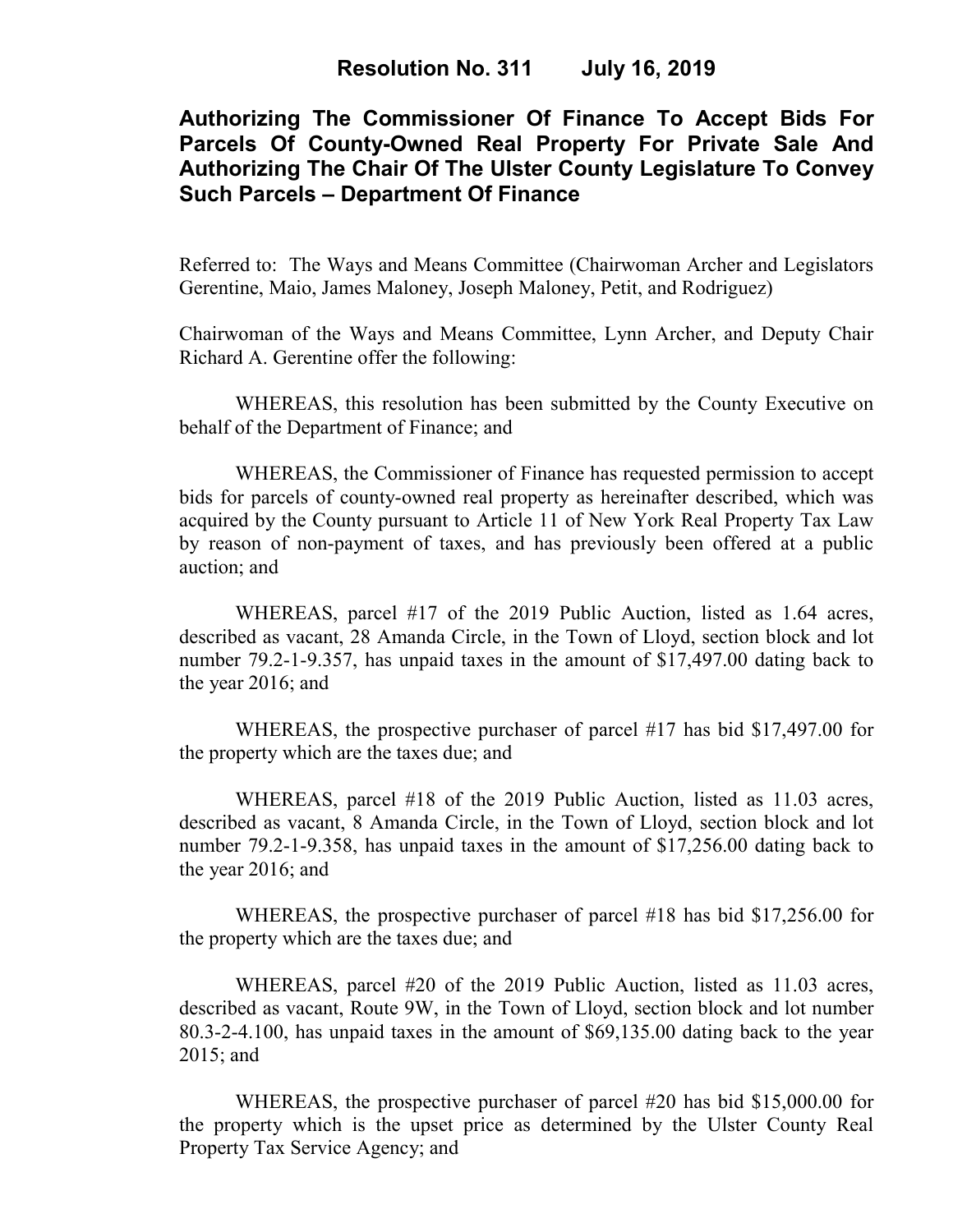#### **- Page 2 -**

### **Resolution No. 311 July 16, 2019**

## **Authorizing The Commissioner Of Finance To Accept Bids For Parcels Of County-Owned Real Property For Private Sale And Authorizing The Chair Of The Ulster County Legislature To Convey Such Parcels – Department Of Finance**

WHEREAS, parcel #40 of the 2019 Public Auction, listed as 1.15 acres, described as residential, 26 Maple Avenue, in the Town of Marlborough, section block and lot number103.1-3-32.200, has unpaid taxes in the amount of \$106,758.00 dating back to the year 2014; and

WHEREAS, the prospective purchaser of parcel #40 has bid \$10,000.00 for the property which is the upset price as determined by the Ulster County Real Property Tax Service Agency; and

WHEREAS, parcel #75 of the 2019 Public Auction, listed as 1.55 acres, described as vacant, Queens Hwy, in the Town of Rochester, section block and lot number 60.3-3-14, has unpaid taxes in the amount of \$5,825.00 dating back to the year 2016; and

WHEREAS, the prospective purchaser of parcel #75 has bid \$5,825.00 for the property which are the taxes due; and

WHEREAS, said parcel #84 of the 2019 Public Auction, listed as .50 of an acre, described as vacant, Rose St., in the Town of Rosendale, section block and lot number 62.20-2-8, has unpaid taxes in the amount of \$2,722.00 dating back to the year 2016; and

WHEREAS, the prospective purchaser of parcel #84 has bid \$2,722.00 for the property which are the taxes due; and

WHEREAS, the prospective purchasers of each of the aforementioned properties shall be responsible for the 2018-19 school tax and all subsequent tax levies; and

WHEREAS, these conveyances constitute Type II actions under section 4.1.5 of the County of Ulster's State Environmental Quality Review Act (SEQRA) Type II List that was adopted in Resolution No. 118 on April 20, 2010; and

WHEREAS, as per section 3 of the County's Type II List, these actions do not pose a significant potential environmental impact and may be progressed as Type II actions in accordance with 6 NYCRR Part 617 of SEQRA; now therefore, be it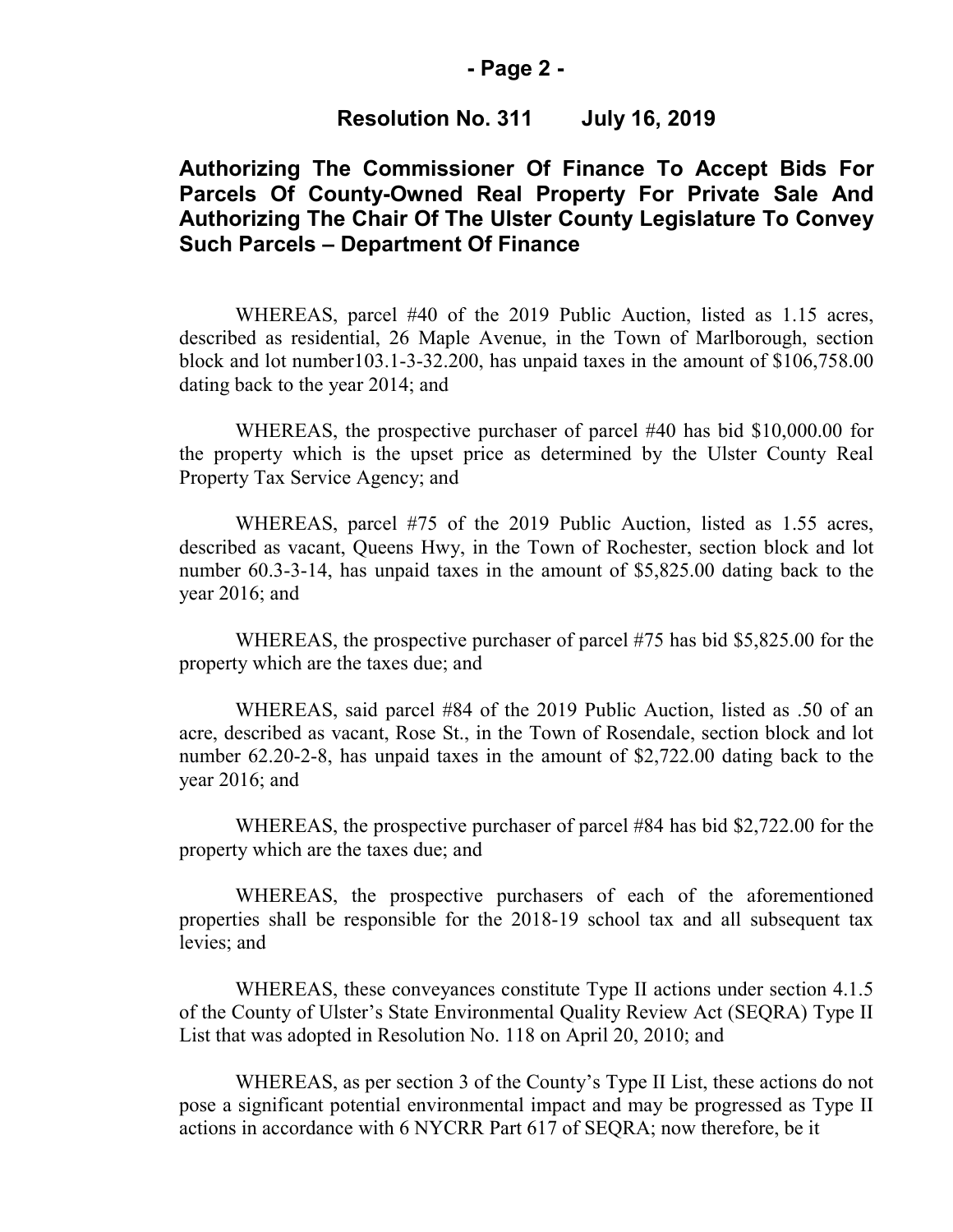### **- Page 3 -**

## **Resolution No. 311 July 16, 2019**

# **Authorizing The Commissioner Of Finance To Accept Bids For Parcels Of County-Owned Real Property For Private Sale And Authorizing The Chair Of The Ulster County Legislature To Convey Such Parcels – Department Of Finance**

RESOLVED, that the Ulster County Commissioner of Finance is authorized to accept payment as follows:

| PREVIOUS OWNER/TOWN                                                                                            | <b>BIDDER</b>                                                                   | <b>BID AMOUNT</b> |
|----------------------------------------------------------------------------------------------------------------|---------------------------------------------------------------------------------|-------------------|
| Highland Views LLC/Lloyd<br>SBL#: 79.2-1-9.357<br>Parcel $# 17$<br>Unpaid Taxes: \$17,497.00                   | Muller, Erich B.<br>Muller, Deana A.<br>220 Martin Avenue<br>Highland, NY 12528 | \$17,497.00       |
| Highland Views LLC/Lloyd<br>SBL#: 79.2-1-9.358<br>Parcel $#18$<br>Unpaid Taxes: \$17,256.00                    | Muller, Erich B.<br>Muller, Deana A.<br>220 Martin Avenue<br>Highland, NY 12528 | \$17,256.00       |
| W A Lloyd LLC/Lloyd<br>SBL#: 80.3-2-4.100<br>Parcel $#20$<br>Unpaid Taxes: \$69,135.00                         | Kakiashvili, Nina<br>254 Knox Ave, Apt 12<br>Clliffside Park, NJ 07010          | \$15,000.00       |
| Ulster Griffin Realty/Marlborough<br>SBL#: 103.1-3-32.200<br>Parcel $#40$<br><b>Unpaid Taxes: \$106,758.00</b> | Mezile, Marie<br>1602 Meadowbrook Circle<br>New Paltz, NY 12561                 | \$10,000.00       |
| Stendardo Tho & Caroline/Rochester<br>SBL#: 60.3-3-14<br>Parcel #75<br>Unpaid Taxes: \$5,825.00                | Kakiashvili, Nina<br>254 Knox Ave, Apt 12<br>Cliffside Park, NJ 07010           | \$5,825.00        |
| Valley Stream/Rosendale<br>Properties, LLC<br>SBL#: 62.20-2-8<br>Parcel #84<br>Unpaid Taxes: \$2,722.00        | Baldelli-Hendrick, Cris A. \$2,722.00<br>PO Box 240<br>Ruby, NY 12475           |                   |
| and, be it further                                                                                             |                                                                                 |                   |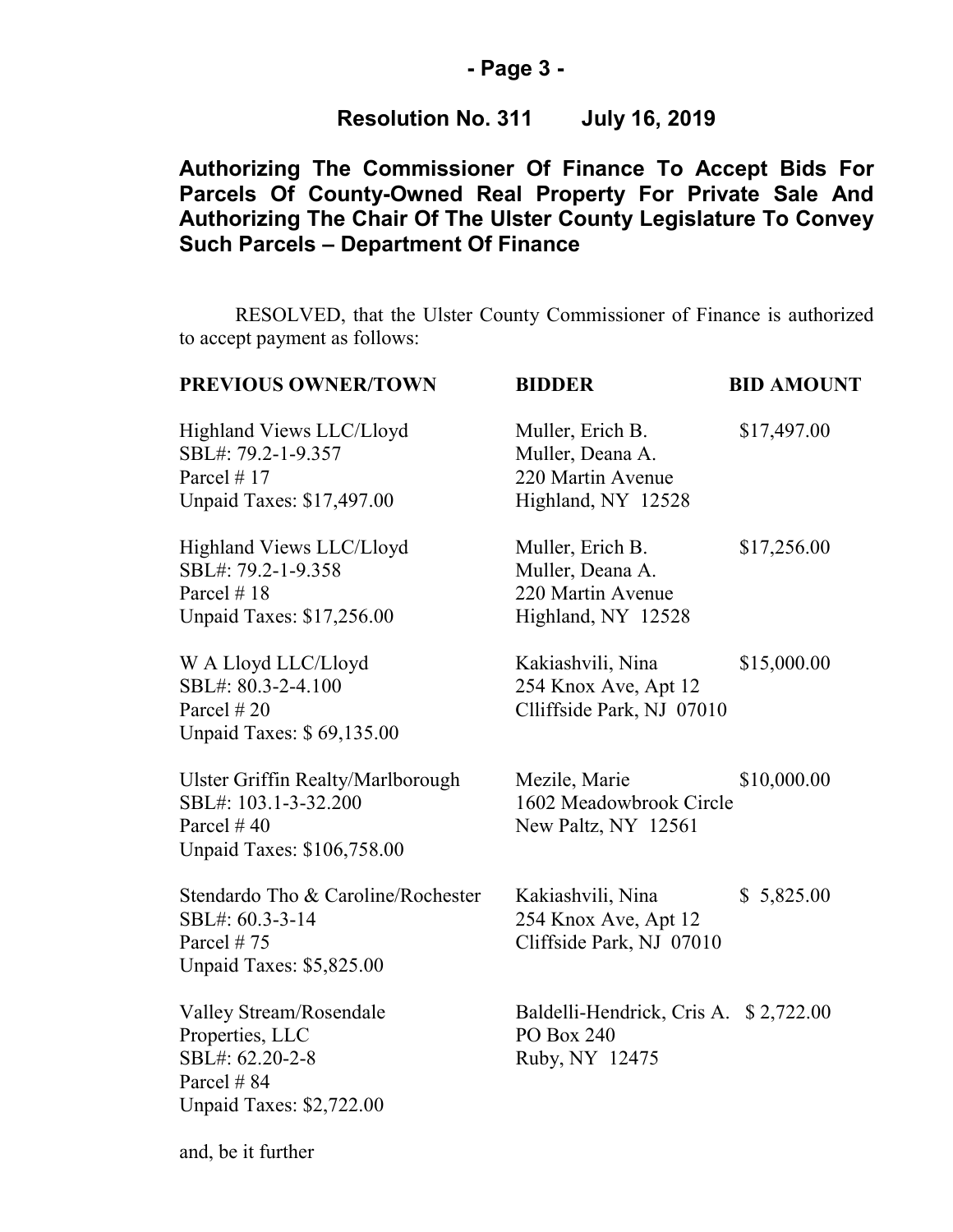### **- Page 4 -**

### **Resolution No. 311 July 16, 2019**

## **Authorizing The Commissioner Of Finance To Accept Bids For Parcels Of County-Owned Real Property For Private Sale And Authorizing The Chair Of The Ulster County Legislature To Convey Such Parcels – Department Of Finance**

RESOLVED, that the Chairwoman of the Ulster County Legislature is authorized and directed to make, execute and deliver to each bidder making payment, a quitclaim deed conveying the interest of the County in the related parcel, which quitclaim deed shall contain the covenant that the said County of Ulster shall in no event be or become liable for any defects in title conveyed for any cause whatsoever, and that no claim or demand of any nature shall ever be made against the County of Ulster arising from such sale, conveyance or the proceedings leading thereto,

and move its adoption.

#### ADOPTED BY THE FOLLOWING VOTE:

AYES: 21 NOES: 0 (Absent: Legislator Collins)

Passed Committee: Ways and Means on July 9, 2019

FINANCIAL IMPACT: TOTAL UNPAID TAXES: \$219,193.00 TOTAL ACCEPTED BID: \$68,300.00